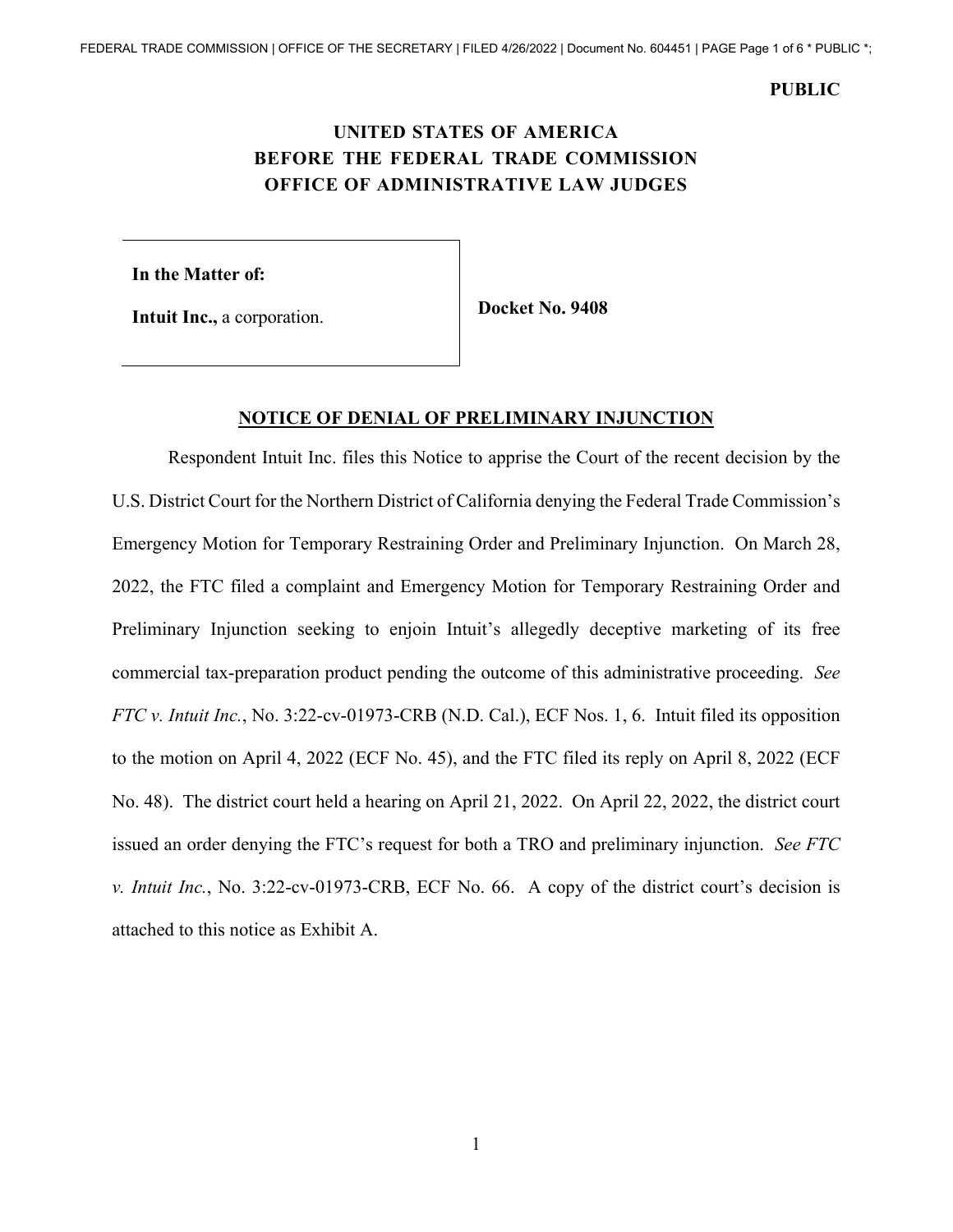Dated: April 25, 2022 Respectfully submitted,

*/s/ David Z. Gringer* 

 WILMER CUTLER PICKERING HALE AND DORR LLP DAVID Z. GRINGER [David.Gringer@wilmerhale.com](mailto:David.Gringer@wilmerhale.com)  7 World Trade Center 250 Greenwich Street New York, New York 10007 Telephone: (212) 230-8800

 WILMER CUTLER PICKERING HALE AND DORR LLP JONATHAN E. PAIKIN [Jonathan.Paikin@wilmerhale.com](mailto:Jonathan.Paikin@wilmerhale.com)  JENNIFER MILICI [Jennifer.Milici@wilmerhale.com](mailto:Jennifer.Milici@wilmerhale.com) DEREK A. WOODMAN [Derek.Woodman@wilmerhale.com](mailto:Derek.Woodman@wilmerhale.com)  1875 Pennsylvania Ave NW Washington, DC 20006 Telephone: (202) 663-6000

*Attorneys for Respondent Intuit Inc.*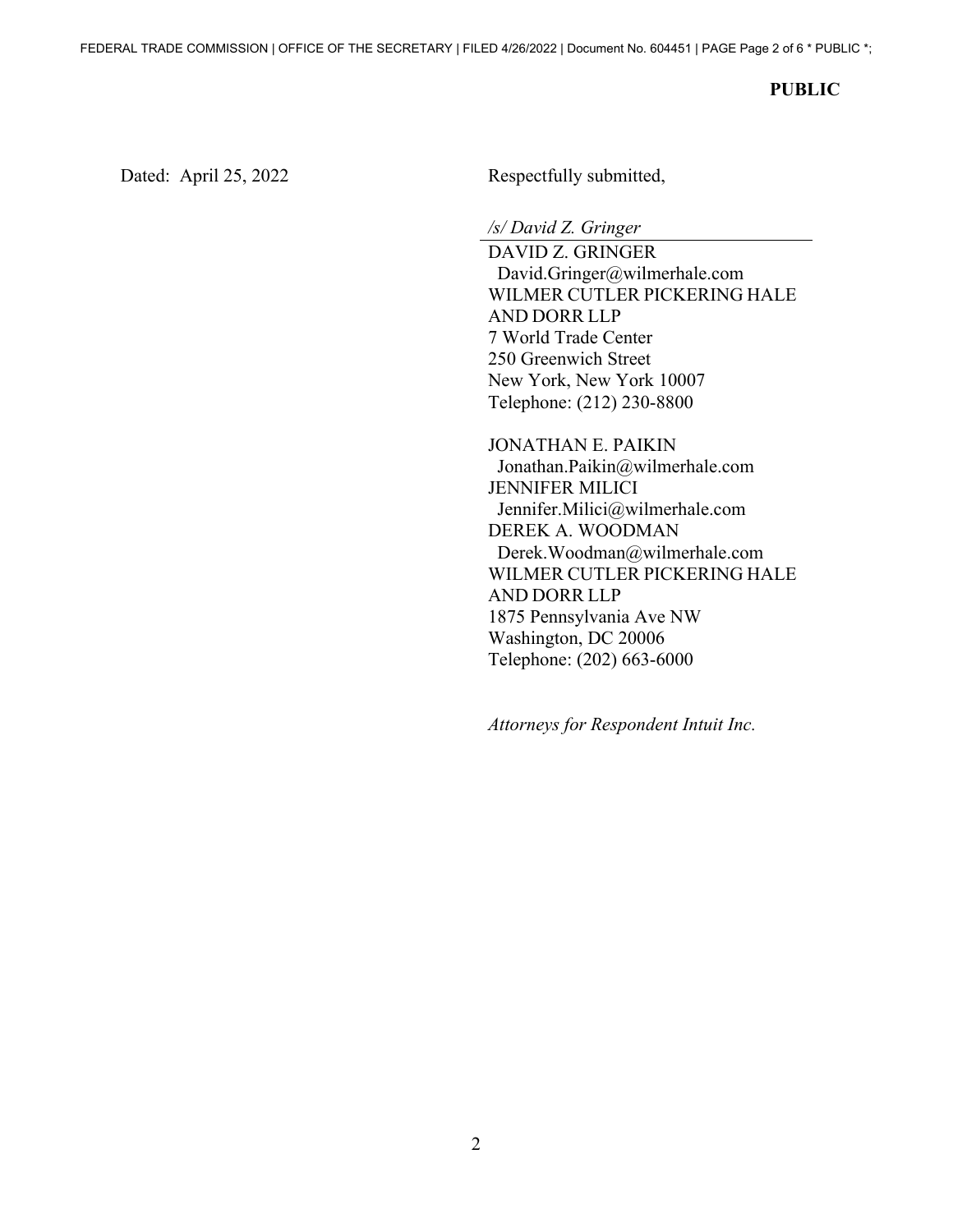# **EXHIBIT A**

**PUBLIC** 

FEDERAL TRADE COMMISSION | OFFICE OF THE SECRETARY | FILED 4/26/2022 | Document No. 604451 | PAGE Page 3 of 6 \* PUBLIC \*;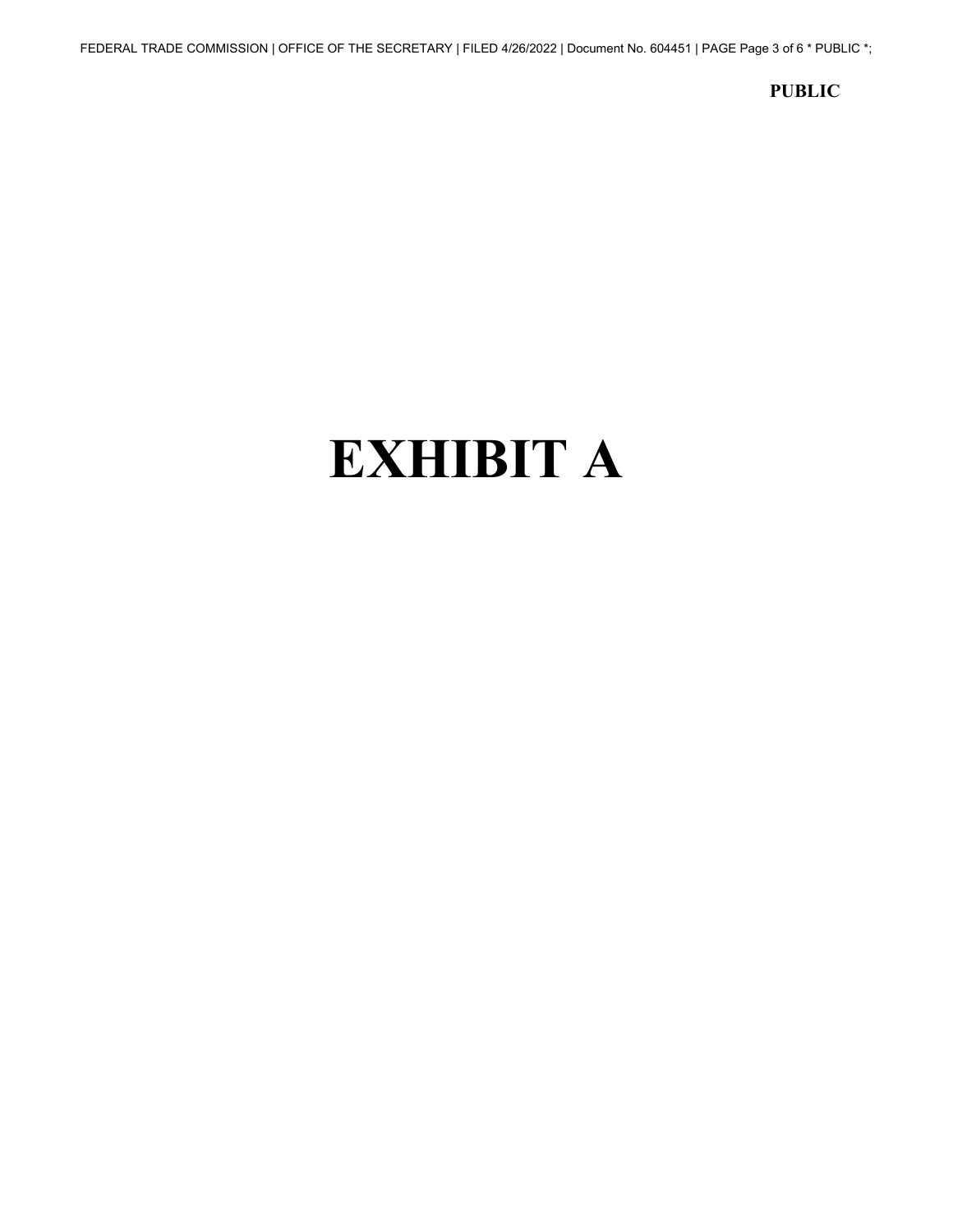### FEDERAL TRADE COMMISSION | OFFICE OF THE SECRETARY | FILED 4/26/2022 | Document No. 604451 | PAGE Page 4 of 6 \* PUBLIC \*; Case 3:22-cv-01973-CRB Document 66 Filed 04/22/22 Page 1 of 2

|                |                                                                                     | <b>PUBLIC</b>                                              |
|----------------|-------------------------------------------------------------------------------------|------------------------------------------------------------|
| $\mathbf 1$    |                                                                                     |                                                            |
| $\overline{2}$ |                                                                                     |                                                            |
| 3              |                                                                                     |                                                            |
| 4              |                                                                                     |                                                            |
| 5              | IN THE UNITED STATES DISTRICT COURT                                                 |                                                            |
| 6              | FOR THE NORTHERN DISTRICT OF CALIFORNIA                                             |                                                            |
| $\overline{7}$ |                                                                                     |                                                            |
| 8              | FEDERAL TRADE COMMISSION,                                                           | Case No. 22-cv-01973-CRB                                   |
| 9              | Plaintiff,                                                                          |                                                            |
| 10             | V.                                                                                  | <b>ORDER DENYING MOTION FOR</b><br><b>EMERGENCY RELIEF</b> |
| 11             | <b>INTUIT INC.,</b>                                                                 |                                                            |
| 12             | Defendant.                                                                          |                                                            |
| 13             | Plaintiff Federal Trade Commission (FTC) moves for a Temporary Restraining          |                                                            |
| 14             | Order and a Preliminary Injunction under Section 13(b) of the FTC Act, arguing that |                                                            |

Northern District of California Northern District of California United States District Court United States District Court

15 16 17 18 19 20 Defendant Intuit Inc. is deceptively advertising TurboTax Free Edition in violation of Section 5(a). See Emergency Mot. (dkt. 28); Compl. (dkt. 1). The FTC alleges that Intuit advertises that TurboTax Free Edition is "free free free free" and includes only a small and vague disclaimer that it is "for simple returns only" or to "see details at [TurboTax.com](https://TurboTax.com)." Taxpayers whose returns do not meet Intuit's definition of "simple" eventually run into a message on the TurboTax website informing them that they must pay to file.

 15 U.S.C. § 53(b); see FTC v. Affordable Media, 179 F.3d 1228, 1233 (9th Cir. 1999). A 21 22 23 24 25 26 27 28 Under Section 13(b) of the FTC Act, a district court may grant a preliminary injunction "[u]pon a proper showing that, weighing the equities and considering the Commission's likelihood of ultimate success, such action would be in the public interest." defendant engages in deceptive acts or practices under Section 5(a) of the FTC Act if it (1) made a representation, omission, or practice, (2) which was likely to mislead consumers acting reasonably under the circumstances, and (3) which was material. FTC v. Stefanchik, 559 F.3d 924, 928 (9th Cir. 2009); 15 U.S.C. § 45(a).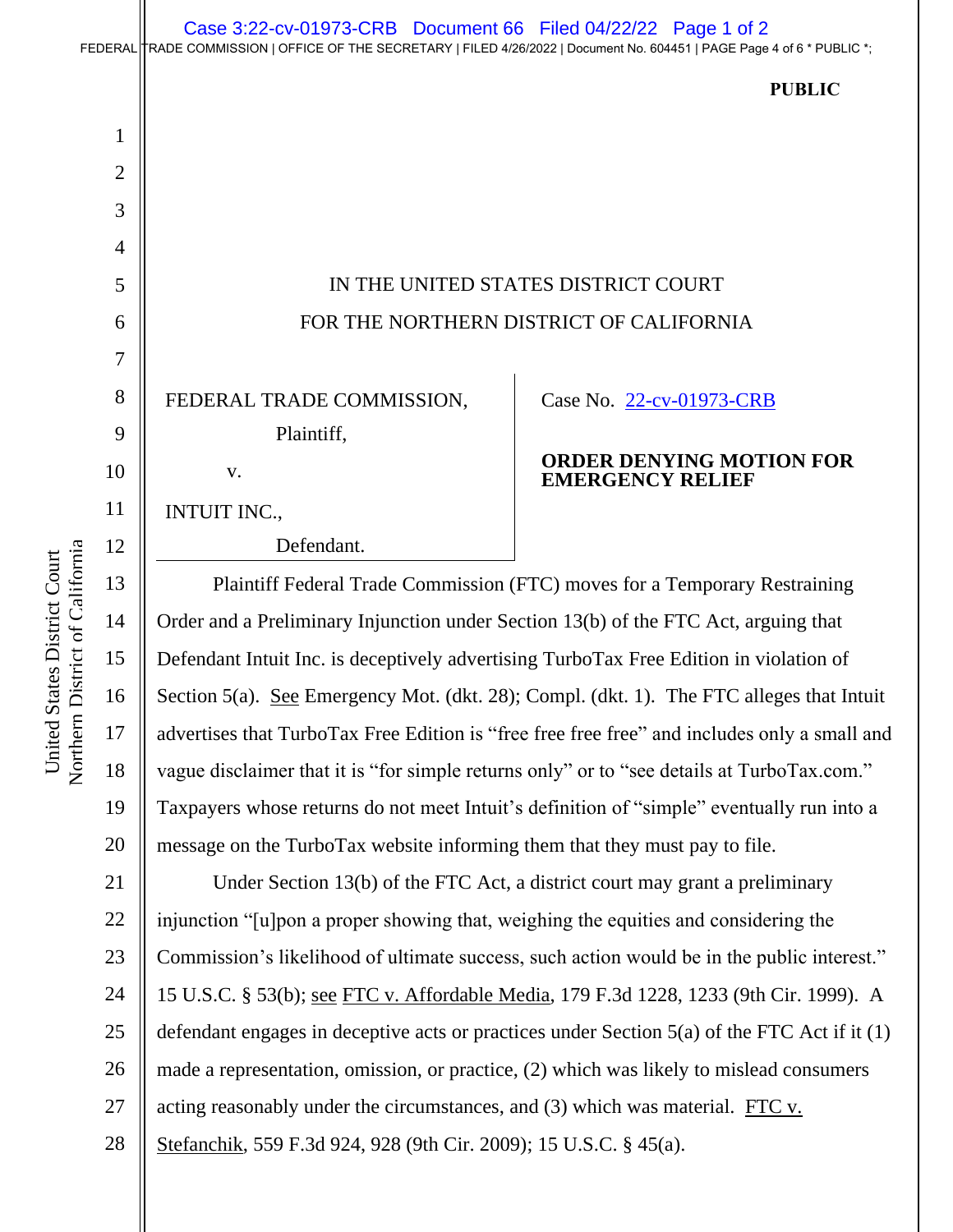done for this tax season. See Opp. (dkt. 45) at vi. Any prospective harm is therefore Fed. Trade Comm'n, 141 S. Ct. 1341, 1346 (2021) (detailing the administrative process).<br>An Administrative Law Judge (ALJ) with expertise in these matters will hear (and likely The Court denies the FTC's motion for emergency relief for three reasons. First, Tax Day, which was April 18, 2022, has passed. Most taxpayers have already filed their taxes. Intuit represented in its briefing and at oral argument that its advertising is largely attenuated. Second, even before Tax Day, Intuit had removed several of the most plausibly deceptive advertisements—that is, three videos that repeated the word "free" a dozen or more times over 30 seconds before a very brief disclaimer. See Shiller decl. (dkt. 7-13, GX 301) ¶¶ 16-31 (describing these ads); Ryan decl. (dkt. 45-3) ¶¶ 16-26 (noting their removal). Third, to the extent other advertisements might violate the FTC Act, the Court notes that the FTC has brought an administrative proceeding against Intuit, with a hearing set for September 14, 2022. <u>See</u> 15 U.S.C. § 45(b); AMG Cap. Mgmt., LLC v. rule) before Intuit resumes its advertising campaign in the lead-up to Tax Day 2023.

Temporary Restraining Order and a Preliminary Injunction.<sup>1</sup> However, if Intuit resumes For the foregoing reasons, the Court DENIES the FTC's Emergency Motion for a its full advertising campaign before the ALJ releases her § 45(b) report, or the facts on the ground change significantly, the FTC may return to this Court to request relief.

**IT IS SO ORDERED.** 

Dated: April 22, 2022

CHARLES R. BREYER United States District Judge

1

2

3

4

5

6

7

8

9

10

11

12

13

14

15

16

17

18

19

20

21

22

23

24

25

26

27

<sup>28</sup> <sup>1</sup> The administrative motion for emergency relief on the briefs (dkt. 50) is DENIED AS MOOT.